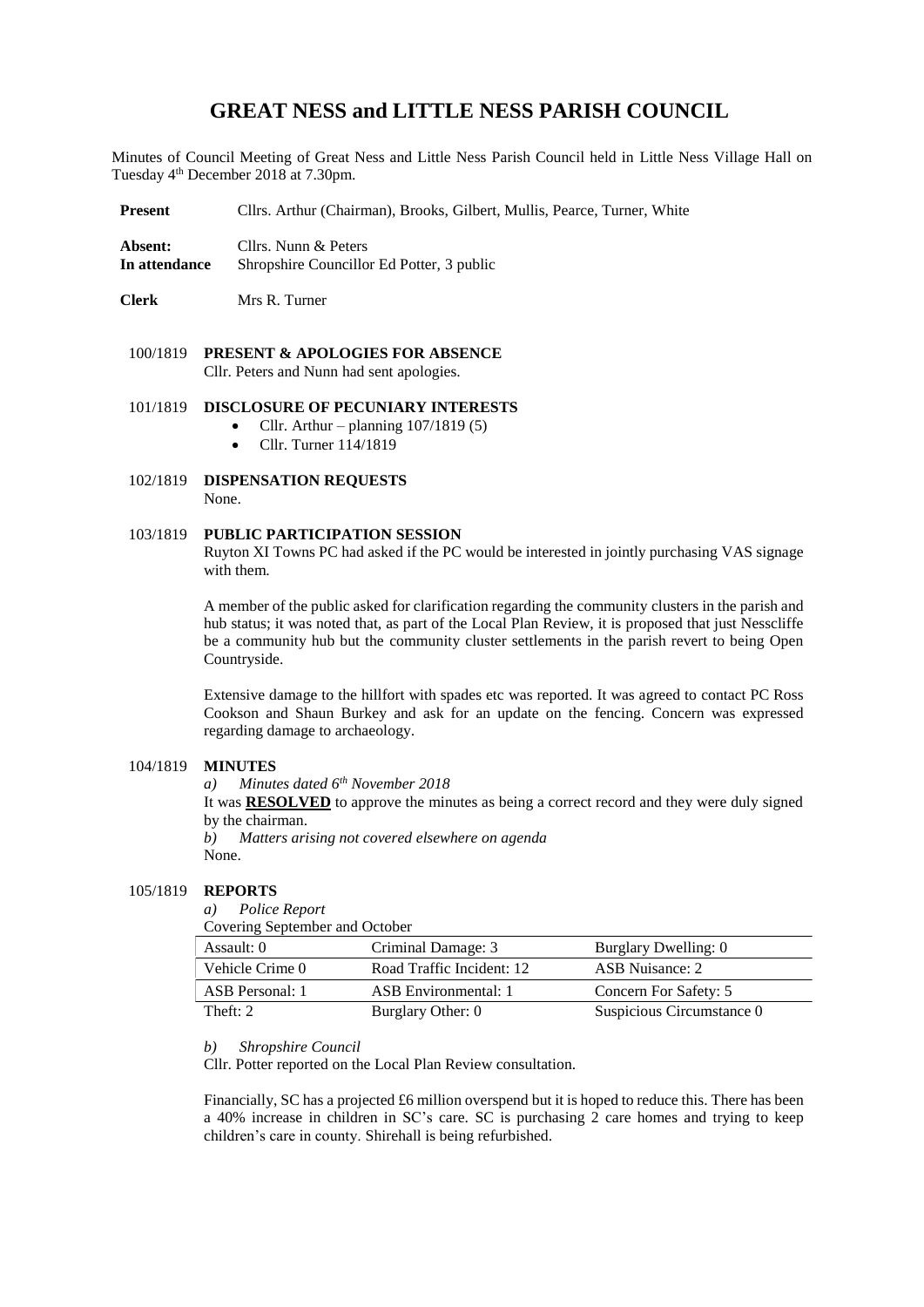It was anticipated that there will be no decision on the application for a crematorium before Christmas and it will go to Planning Committee for determination; officers have initial concerns but consultee responses are still awaited and an assessment of sites from the applicant is awaited and the need assessment is deemed inadequate. It was agreed that the PC would attend the Planning Committee.

## *c) Youth Club*

The club is visiting Mother Goose pantomime and there are 5 tickets available. The youth club is holding a Christmas party and is asking for donations towards the party.

# *d) Parish Councillor Reports*

None.

## *e) Clerk's Report*

A new code style padlock is needed for the portacabin as the current one cannot be opened – it was agreed to ask Graham Taylor to remove the existing lock and fit a new one.

Potholes – it was noted SC has some funding and this issue will be followed up again, including highlighting Valeswood Road.

## 106/1819 **PLANNING NOTIFICATIONS**

- 1) 14/03797/OUT Development Land West Of Oakfield, Nesscliffe, Shrewsbury, Shropshire Proposal: Outline application for the erection of 6 No dwellings (to include access) *Awaiting decision*
- 2) 14/05257/FUL Proposed Dwelling Adj Hopton Farm, Nesscliffe, Shrewsbury, Shropshire Proposal: Erection of a Single Plot Exception (SPE) affordable dwelling and formation of access *Awaiting decision*
- 3) 17/02539/LBC Ness Strange, Great Ness, Shropshire, SY4 2LE Proposal: Conversion of traditional buildings into 5 residential dwellings and siting of a mini sewage treatment plant *Grant Permission*
- 4) 17/02538/FUL Ness Strange, Great Ness, Shropshire, SY4 2LE Proposal: Conversion of tradition building into 5 residential dwellings and siting of a mini sewage treatment plant *Grant Permission*
- 5) 17/04621/REM Proposed Residential Development East Of Wilcot Lane, Nesscliffe Proposal: Reserved matters pursuant to Outline permission 14/03259/OUT *Awaiting Decision*
- 6) 17/05070/FUL Agricultural Building North Of Red House Farm, Little Ness, Shrewsbury Proposal: Conversion of and extension to agricultural building to form single dwellin *Awaiting Decision*
- 7) 17/05151/EIA Proposed Poultry Units NW Of North Farm, Felton Butler Proposal: Erection of four poultry rearing buildings, eight feed bins, biomass store and amenity building including landscaping and tree planting. *Awaiting Decision*
- 8) 18/01779/FUL Agricultural Building North Of Red House Farm, Little Ness Proposal: Conversion of agricultural building to form single dwelling *Awaiting Decision*
- 9) 18/03158/FUL Pentre Industrial Estate, Pentre, Shropshire Proposal: Erection of B8 industrial storage units & refurbishment works to existing industrial unit *Awaiting Decision*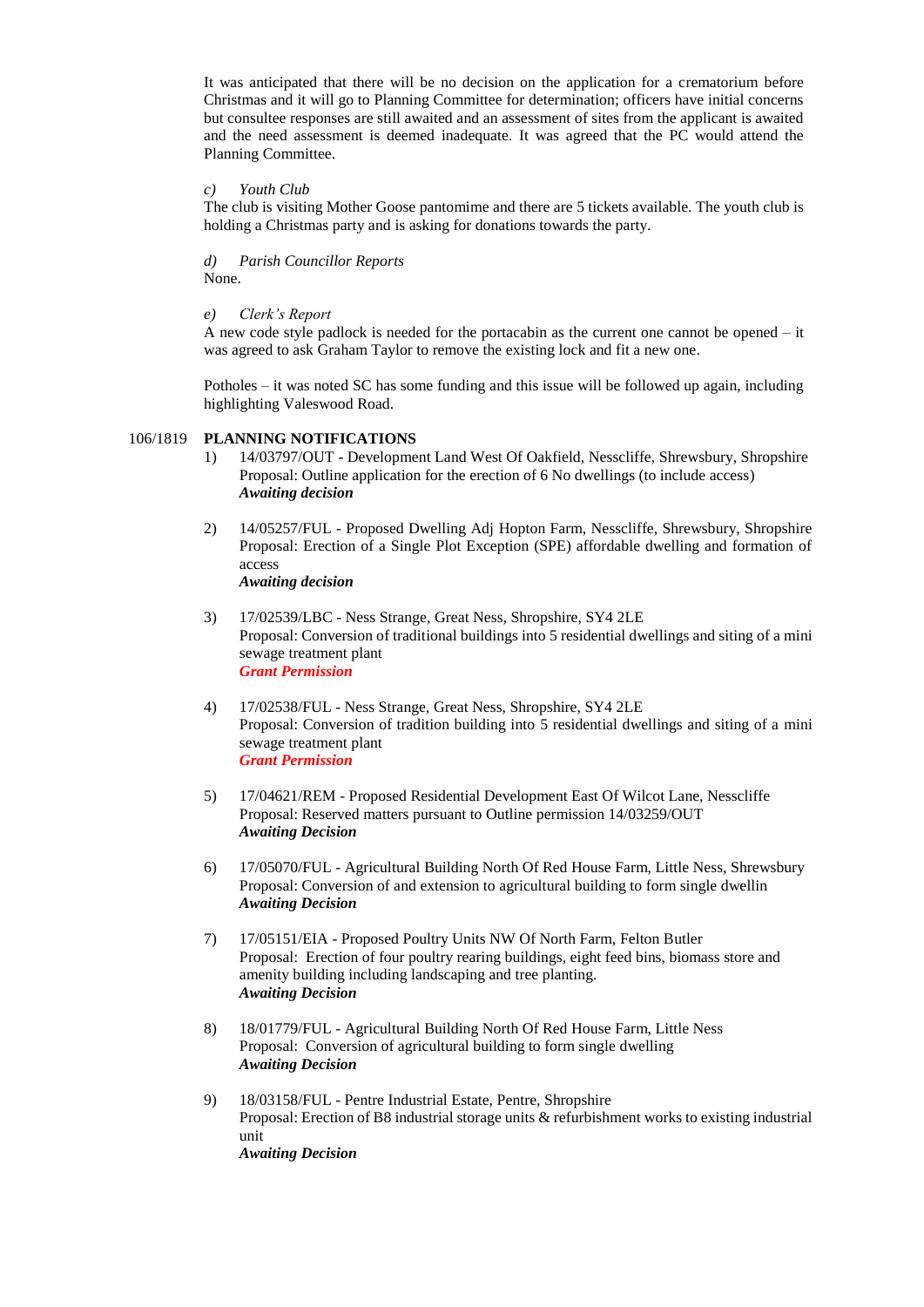- 10) 18/03274/REM Proposed Residential Development East Of Mulberry House, Great Ness, Proposal: Approval of reserved matters (access, appearance, landscaping, layout and scale) for 1No dwelling pursuant to planning permission 14/00694/OUT for the erection of two residential dwellings and associated works *Awaiting Decision*
- 11) 18/03947/OUT Proposed Residential Development Land West Of White House, Nesscliffe, Shrewsbury, Shropshire Proposal: Outline application for the erection of 3 detached dwellings (all matters reserved) *Awaiting Decision*
- 12) 18/03947/OUT Proposed Residential Development Land West Of White House, Nesscliffe, Shrewsbury, Shropshire Proposal: Outline application for the erection of 3 detached dwellings (all matters reserved) *Awaiting Decision*
- 13) 18/04033/OUT Kinton Manor, Kinton, Shrewsbury, Shropshire, SY4 1AZ Proposal: Outline application for residential development of five dwellings, creation of vehicular access, driveway and passing places to include access and scale *Awaiting Decision*
- 14) 18/04295/REM Proposed Residential Development East Of Mulberry House (Plot 1), Great Ness, Shropshire Proposal: Approval of reserved matters (access, appearance, landscaping, layout and scale) pursuant to 14/00694/OUT for the erection of one dwelling (Plot 1) *Awaiting Decision*
- 15) 18/03947/OUT Proposed Residential Development Land West Of White House, Nesscliffe, Shrewsbury, Shropshire Proposal: Outline application for the erection of 3 detached dwellings (all matters reserved) *Withdrawn*
- 16) 18/04033/OUT Kinton Manor, Kinton, Shrewsbury, Shropshire, SY4 1AZ Proposal: Outline application for residential development of five dwellings, creation of vehicular access, driveway and passing places to include access and scale *Awaiting Decision*
- 17) 18/04295/REM Proposed Residential Development East Of Mulberry House (Plot 1), Great Ness, Shropshire Proposal: Approval of reserved matters (access, appearance, landscaping, layout and scale) pursuant to 14/00694/OUT for the erection of one dwelling (Plot 1) *Awaiting Decision*
- 18) 18/04176/FUL The Patches, Valeswood Lane, Valeswood, Little Ness, SY4 2LH Proposal: Change of use of land for the purpose of siting 12 lodges for holiday accommodation including one lodge for use as a reception and park warden's accommodation *Awaiting Decision*
- 19) 18/04719/FUL Keepers Cottage, Kinton, Shrewsbury, Shropshire, SY4 1AZ Proposal: Erection of extensions and renovation *Awaiting Decision*
- 20) 18/04663/OUT Proposed Dwelling South Of Stoneycroft, Valeswood, Little Ness, Shrewsbury, Shropshire, SY4 2LH Proposal: Outline planning application for the erection of one residential dwelling and all associated works *Awaiting Decision*
- 21) 18/04965/FUL Proposed Crematorium North Of, Nesscliffe, Shrewsbury, Shropshire Proposal: Erection of a new crematorium with associated access, car parking and landscaping *Awaiting Decision*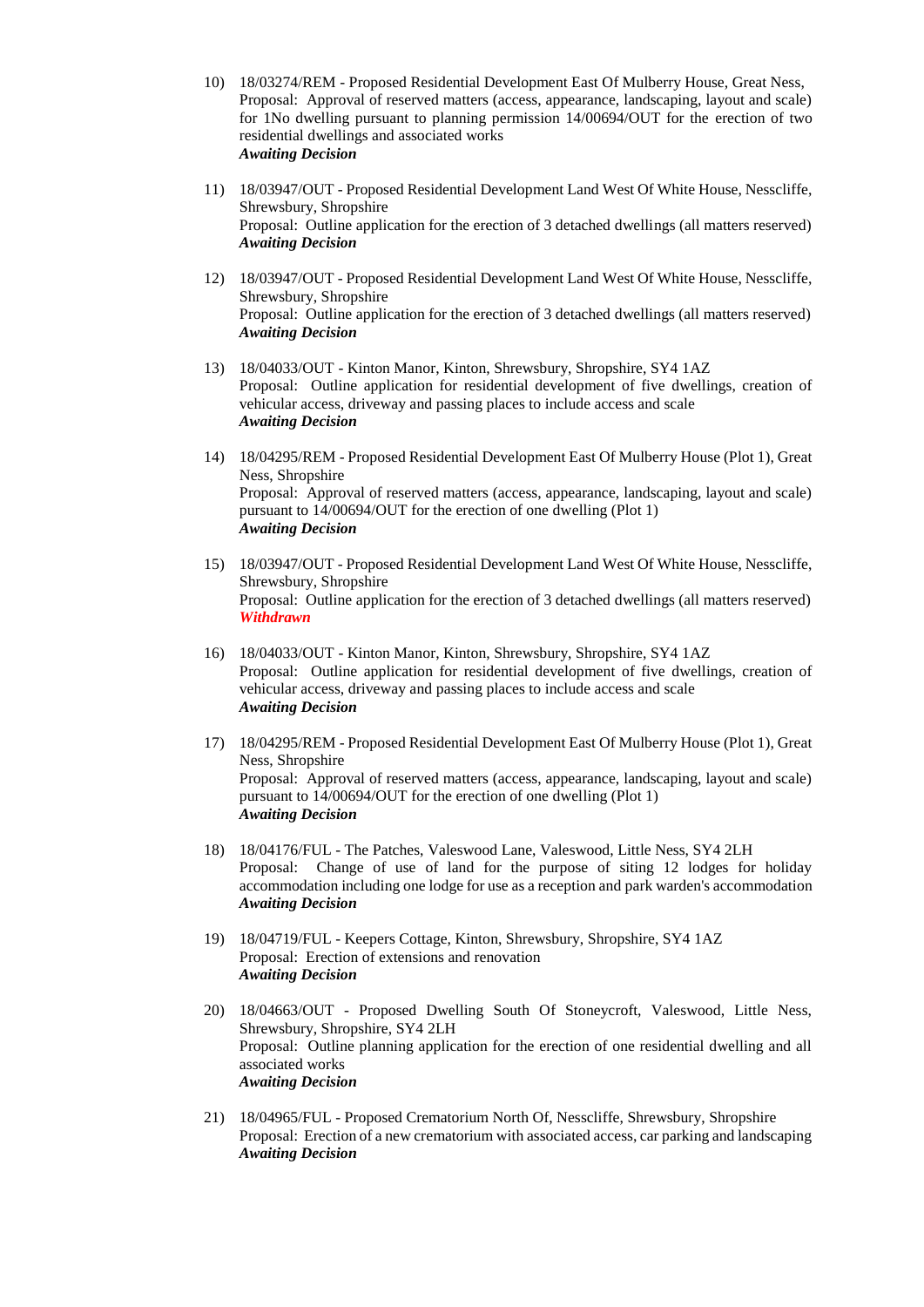## 107/1819 **PLANNING APPLICATIONS**– *for comment*

- 1) 18/05411/REM Proposed Dwelling Plot 1 South Of Quarry House, Hopton, Nesscliffe Proposal: Approval of the reserved matters of Plot 1 pursuant to outline planning application 15/01930/OUT for details of access, appearance, landscaping, layout and scale Comments: It was **RESOLVED** to object due to access and visibility splays.
- 2) 18/05413/FUL Proposed Dwelling Plot 1 South Of Quarry House, Hopton, Nesscliffe Proposal: Erection of 1No dwelling, detached double garage with store above and formation of vehicular access Comments: It was **RESOLVED** to object due to access and visibility splays.
- 3) 18/05364/OUT Proposed Dwelling West Of 22, Valeswood, Little Ness Proposal: Outline application for the erection of a detached dwelling together with revised vehicular access all other matters to be reserved Comments: It was **RESOLVED** to object as the plan is not indicative of the plot - the soakaway is not clearly part of the site and the access lines are not clearly indicated. Also there is no indication of siting. Further concern that Little Ness is significantly over the SAMDEV guideline of 5 already.
- 4) 18/04941/FUL Development Land Opposite The Crescent, Nescliffe, Shrewsbury, Shropshire, SY4 1DR Proposal: Alterations to the layout of Phase 2 (western side) due to the inaccurate location of the sewer main on the previous scheme, and substitution of house types Comments: It was **RESOLVED** to support the application but subject to community benefits, school MUGA money being delivered at start of Phase 2 and not after the 13<sup>th</sup> house.

*Cllr. Arthur left the room.*

5) 18/05446/VAR - Proposed Dwelling East Of Little Ness Village Hall, Little Ness Variation of Condition No. 2 attached to Planning Permission 18/01588/VAR (16/04146/FUL) dated 18 July 2018 to enable amendments to the house type and siting Comments: It was **RESOLVED** to not comment.

*Cllr. Arthur returned to the room.*

6) 18/05473/FUL – Nesscliffe Training Camp, Wilcott, SY4 1BH Erection of perimeter security fencing following removal of existing. Comments: It was **RESOLVED** to not comment.

## 108/1819 **LOCAL PLAN REVIEW PREFERRED SITES CONSULTATION** It was **RESOLVED** to support the strategy for the parish.

## 109/1819 **PARISH MATTERS**

- *a) Footpath opposite The Crescent* still not dropped but has been marked out.
- *b) Play area maintenance, including quote for mole treatment -* **RESOLVED** to pay the full £390 to clear both the school and council recreation areas.
- *c) Portacabin -* Cllr. White to check the roof, electrics, meter, fire signage.
- *d) Parking at top of The Crescent* Cllr. White had suggested some possible approaches to address this ongoing issue, potentially looking at using the garaging area at the top of The Crescent. The clerk was asked to do preliminary investigations with Severnside to establish who owns what and which garages are tenanted.
- *e) Highway maintenance* no new issues to report.
- *f) Reports of other parish matters* agreed to seek a quote to cut hedges around the Nesscliffe playing area.

## 110/1819 **FINANCIAL MATTERS**

- *a) Draft budget 2019/20* noted, budget and precept to be agreed at February meeting.
- *b) Payments including payments made between meetings*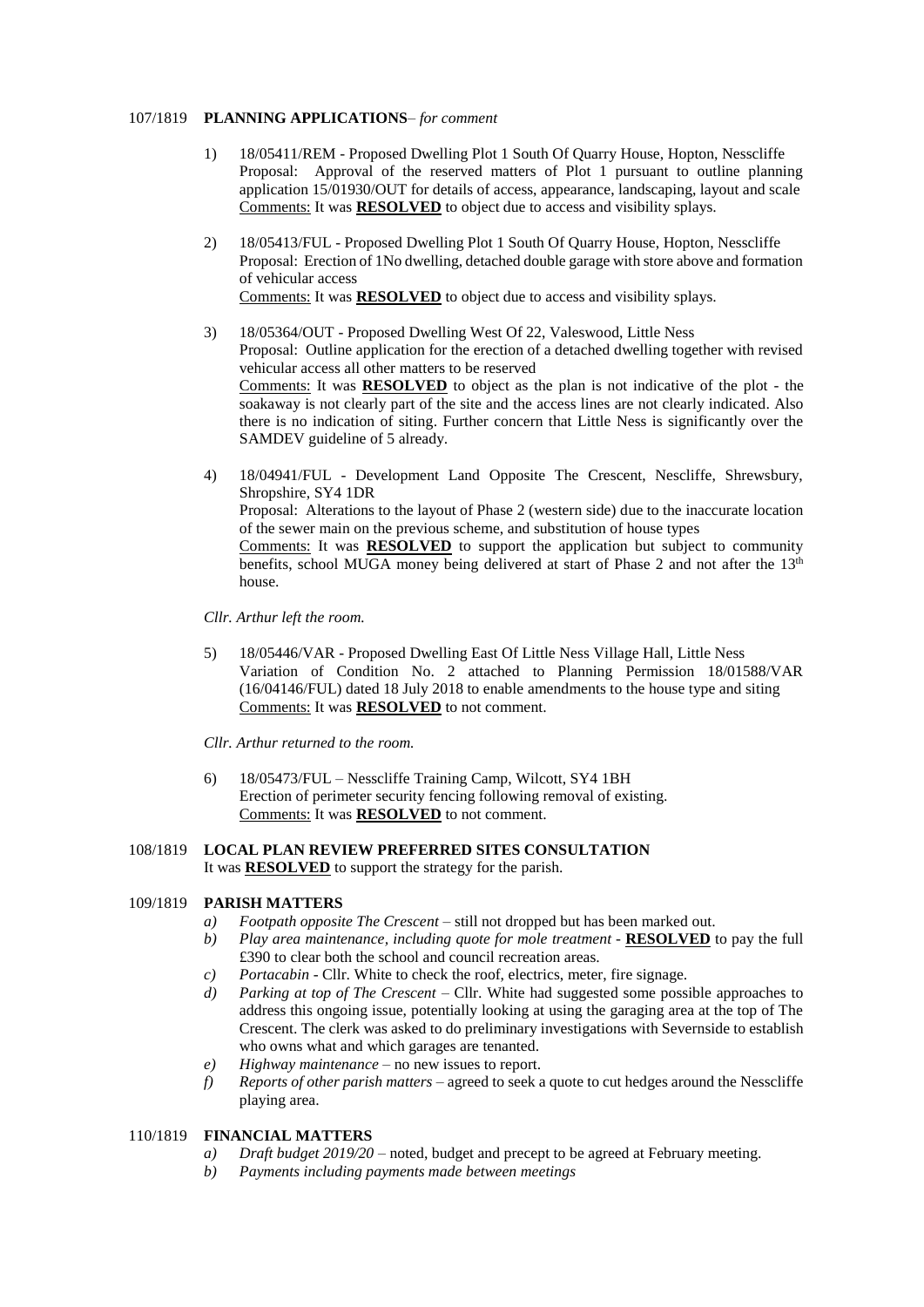## **Main parish council account:**

| Ref                   | Payee       | <b>Item</b>                            | Chq   | <b>Net</b> | <b>VAT</b> | <b>Gross</b> |
|-----------------------|-------------|----------------------------------------|-------|------------|------------|--------------|
| P <sub>46</sub> -1819 | R Turner    | Salary                                 | SO    | £406.69    | £0.00      | £406.69      |
| P <sub>47</sub> -1819 | E Gilbert   | shelter<br><b>Bus</b><br>cleaning      | 10599 | £185.00    | £0.00      | £185.00      |
| P <sub>48</sub> -1819 | G Taylor    | &<br>Repairs<br>grounds<br>maintenance | 10600 | £662.00    | £132.40    | £794.40      |
| P <sub>49</sub> -1819 | R Turner    | Expenses                               | 10601 | £17.33     | £0.00      | £17.33       |
| P50-1819              | <b>HMRC</b> | PAYE Q2                                | 10602 | £255.60    | £0.00      | £255.60      |
| P <sub>51</sub> -1819 | <b>SALC</b> | Training                               | 10603 | £65.00     | £0.00      | £65.00       |
| P <sub>52</sub> -1819 | <b>SCPF</b> | Pension                                | 10604 | £169.70    | £0.00      | £169.70      |

## **Youth club/playing fields account:**

| Cha   | Payee               | Item       | <b>Amount</b> |
|-------|---------------------|------------|---------------|
| 10058 | VOID                | VOID       | VOID          |
| 10059 | <b>Birch Travel</b> | Coach hire | £270.00       |
| 10060 | E Gilbert           | Expenses   | £178.41       |
| 10061 | Nesscliffe VH       | Room hire  | £180.00       |
| 10062 | E Gilbert           | Expenses   | £231.59       |

#### *c) Income received*

#### **Youth club /playing fields account:**

| Date     | Payee              | <b>Item</b>          | Amount  |
|----------|--------------------|----------------------|---------|
| 20.8.18  | Shropshire Council | Rurality grant       | £500.00 |
| 10.9.18  | Misc.              | Tuck & entry fees    | £460.05 |
| 03.10.18 | Misc.              | Tuck/entrance fees & | £35.00  |
|          |                    | trip                 |         |
| 06.12.18 | Misc.              | Tuck/entrance fees   | £467.75 |
| 24.12.18 | R Turner           | Panto tickets        | £32.00  |

- *d) Internet banking and signatories – adding additional users* it was **RESOLVED** to make all councillors signatories and internet banking users.
- *e) VAT claims re youth club* it was **RESOLVED** that given the number of invoices relative to the small amount of VAT eligible for claim, VAT for youth club expenses would not be claimed.

## 111/1819 **CORRESPONDENCE**

- *a) Environmental Maintenance Grant*  it was **RESOLVED** to apply for the grant to cut the Great Ness Shropshire Council cemetery.
- *b) Community Enablement Team* noted that they are at risk of redundancy. Six new posts would potentially to be relocated in planning.
- *c) CIL* correspondence noted.

## 112/1819 **ANY URGENT BUSINESS NOT COVERED BY THE AGENDA**

- Waste bin by Hopton Court agreed to request one.
- Repairs at Wilcott play area quote for £119 to replace a rotten post was agreed.

## 113/1819 **NEXT MEETINGS**

- *a) Items for agenda- to note requests*
	- Memorial bench request
	- Traffic calming opportunity for funding from the PCC.
- *b) Next meeting date – 5 th February 2019, 7.30pm – Little Ness Village Hall*